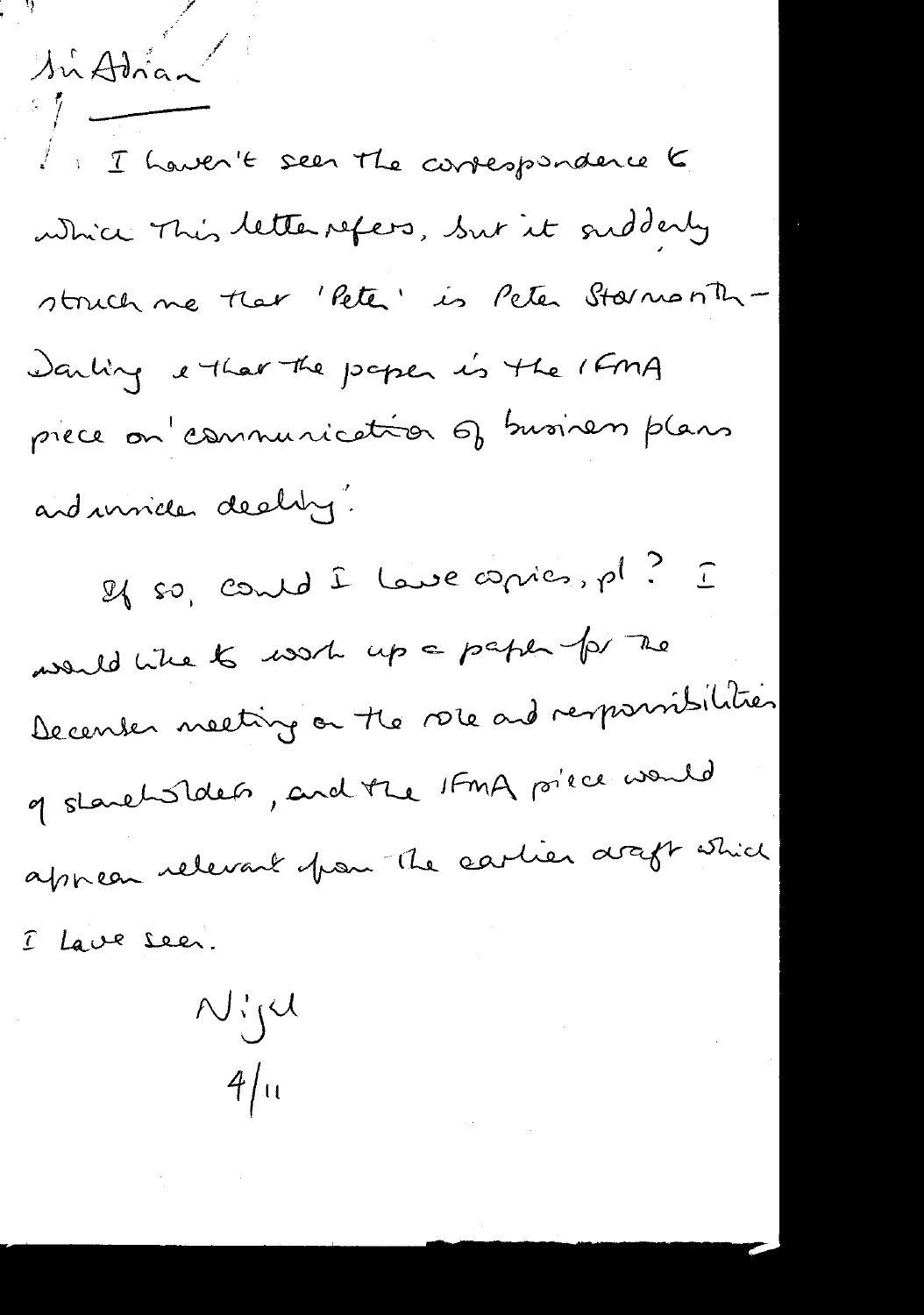## MERCURY ASSET MANAGEMENT

**17th October 1991**

Lea Adrian

**Many thanks for your letter of 15th October and your comments on my paper.**

**I entirely agree with you that there may be a large number of companies which are not performing as well as they should be through having ineffective boards. This is indeed a difficult situation for institutional investors to sort out and they are, of course, more likely just to sell their shares. There is little incentive for one institutional investor to solicit the support of others and thereby tip them off as to his own negative sentiment. Moreover, others may well disagree. It is hard to know how one can set objective tests as to when a company or board is not performing** properly~

**All best wishes for your committee. We will look forward to seeing your interim report in due course.**

x other than the

*I*

•

Jon Bircuralz<br>Poli

**sir Adrian Cadbury, Committee on The Financial Aspects of Corporate Governance, P.O. Box 433, Moorgate Place, London EC2P 2BJ.**

**PSD/PC**

MERCURY ASSET MANAGEMENT GROUP pIc

33 KING WILLIAM STREET LONDON EC4R 9AS TELEPHONE: 071-280 2800 FAX: 071-280 2820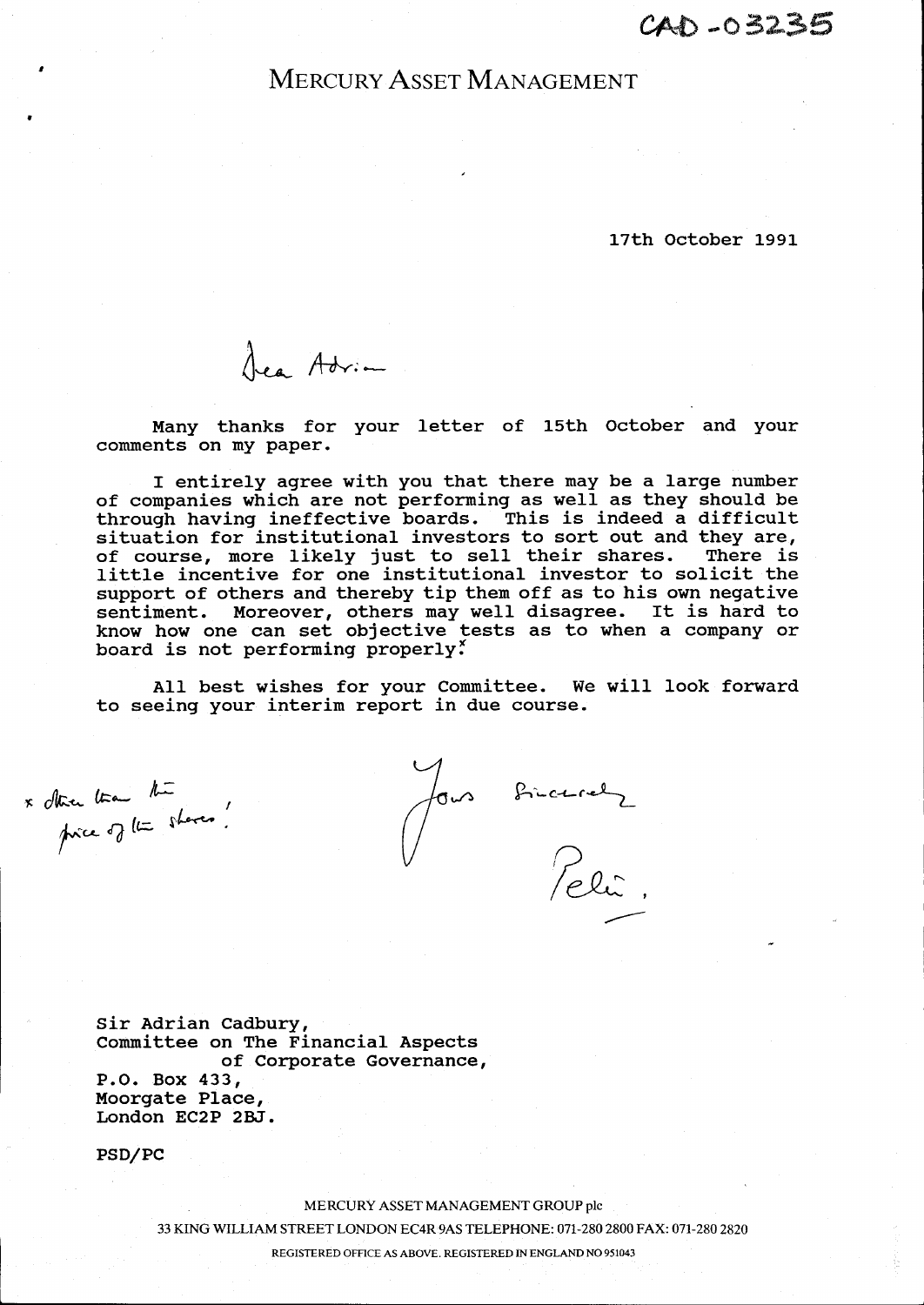replied 15/10/91

# MERCURY ASSET MANAGEMENT

#### **10th October 1991**

 $\int_{\mathcal{C}^a} A \partial_{\nu}$ ian,

**I enclose a paper which we have put together on various aspects of corporate governance. It is intended for internal purposes and for circulation to those of our pension fund clients who have expressed an interest in our views on the sUbject. At present I am only sending copies outside our office to you, to Brian Corby and to Charles Nunneley, in his capacity as Chairman of the Institutional Fund Managers' Association. While therefore I would be grateful if you would treat it as confidential, I thought you might like to have one fund manager's views.**

**All best wishes for the continuing work of your Committee.**

 $\int_{0}^{\infty}$  Directly

**Peter Stormonth Darling**

**sir Adrian Cadbury, Chairman, PRO NED Limited, 1 Kingsway, London WC2B 6XF.**

**PSD/PC Encl:**

MERCURY ASSET MANAGEMENT GROUP pic

33 KING WILLIAM STREET LONDON EC4R 9AS TELEPHONE: 071-2802800 FAX: 071-280 2820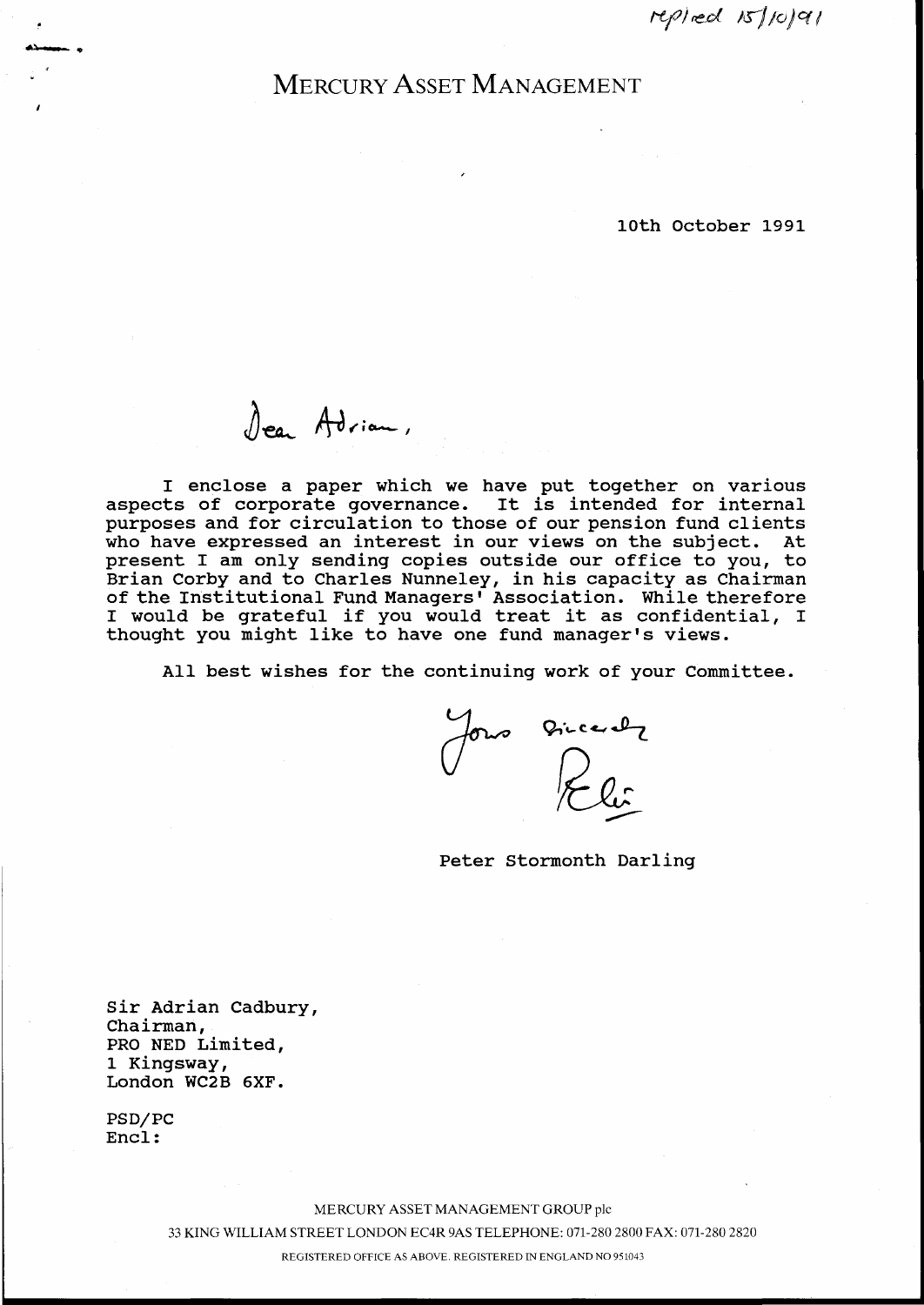### Corporate Governance and the Role of Institutional Investors

,-

..'

A committee with representatives from government, business and finance under the chairmanship of Sir Adrian Cadbury will report early next year on the system of "corporate governance" in the U.K. The manner in which companies are governed has come under close scrutiny in the past year or so in the wake of some spectacular and surprising corporate failures as well as several high profile resignations of chief executives where it is known or widely believed that bankers and institutional investors were instrumental behind the scenes. The Cadbury committee is expected to produce a code of practice the aim of which will be to raise standards of corporate behaviour with the object of improving the competitive position of U.K. companies to the benefit of their shareholders and the national economy.

Corporate governance may be defined as the process by which managements of public companies are made accountable to their shareholders. In law, the board of directors governs a company in the interests of all its shareholders. The heart of the matter is to determine the responsibility for selecting and influencing boards and then to achieve the correct balance between boards, management and shareholders.

In this paper we set out Mercury Asset Management's views on three key aspects:

- How can corporate governance in the U.K. be improved?
- Who is responsible for ensuring good corporate governance?
- will better corporate governance result in improved performance of the U.K. economy?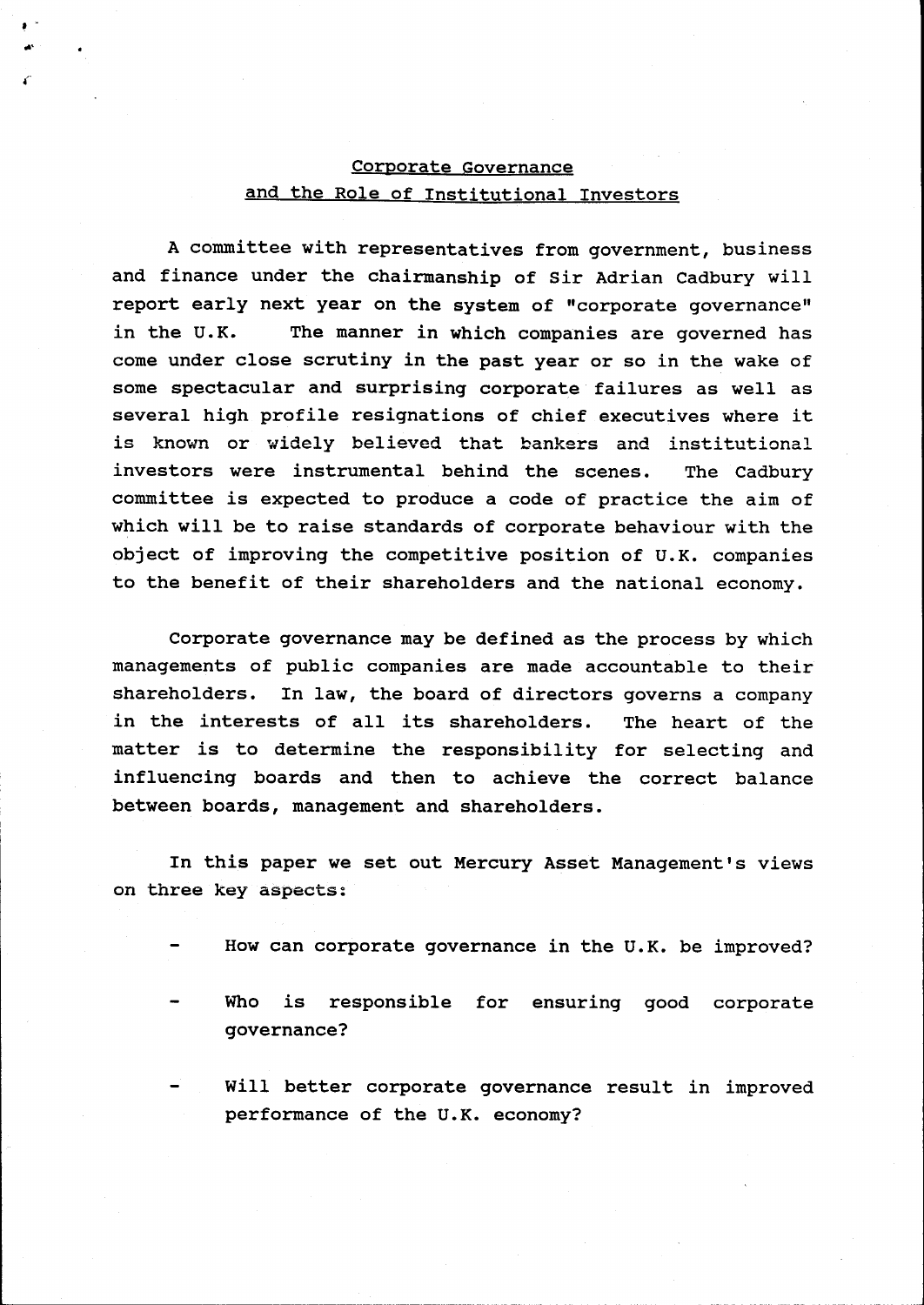2

- .

••

••

#### How can corporate governance in the U.K. be improved?

There are four main avenues for achieving better corporate governance: stronger boards; stricter accounting standards; better communications between management and shareholders; and finally "last resort" solutions such as intervention with a view to effecting management change, or ultimately, when all other steps have failed, take-over.

While the board as a whole is responsible to shareholders for the conduct of a company, it is the non-executive members who are the ultimate guardians of the shareholders' interests. Although in this country we are some way behind the united states where non-executives usually constitute a majority on public company boards, it is now widely accepted in the U.K. that the boards of public companies should include a healthy number of non-executive directors. It seems unlikely however that the U.K. will move to the German system of supervisory boards composed wholly of non-executive directors, even though this system may have its merits.

The responsibilities of non-executive directors as well as their remuneration should be more clearly defined and this is likely to be an area on which the Cadbury Committee will focus. Indeed, Sir Adrian Cadbury has recently argued that non-executive directors should be renamed independent directors to emphasise their objectivity. The main roles of non-executive directors should be to appraise management's performance against a defined business strategy, to ensure that succession is well planned and where necessary to make management changes. They should also from time to time challenge management's strategy, but it is not their function to second-guess them in their execution of day-today management.

While non-executives with a wide variety of backgrounds can be useful members of a board, executive directors of another public company who can bring to bear their current experience are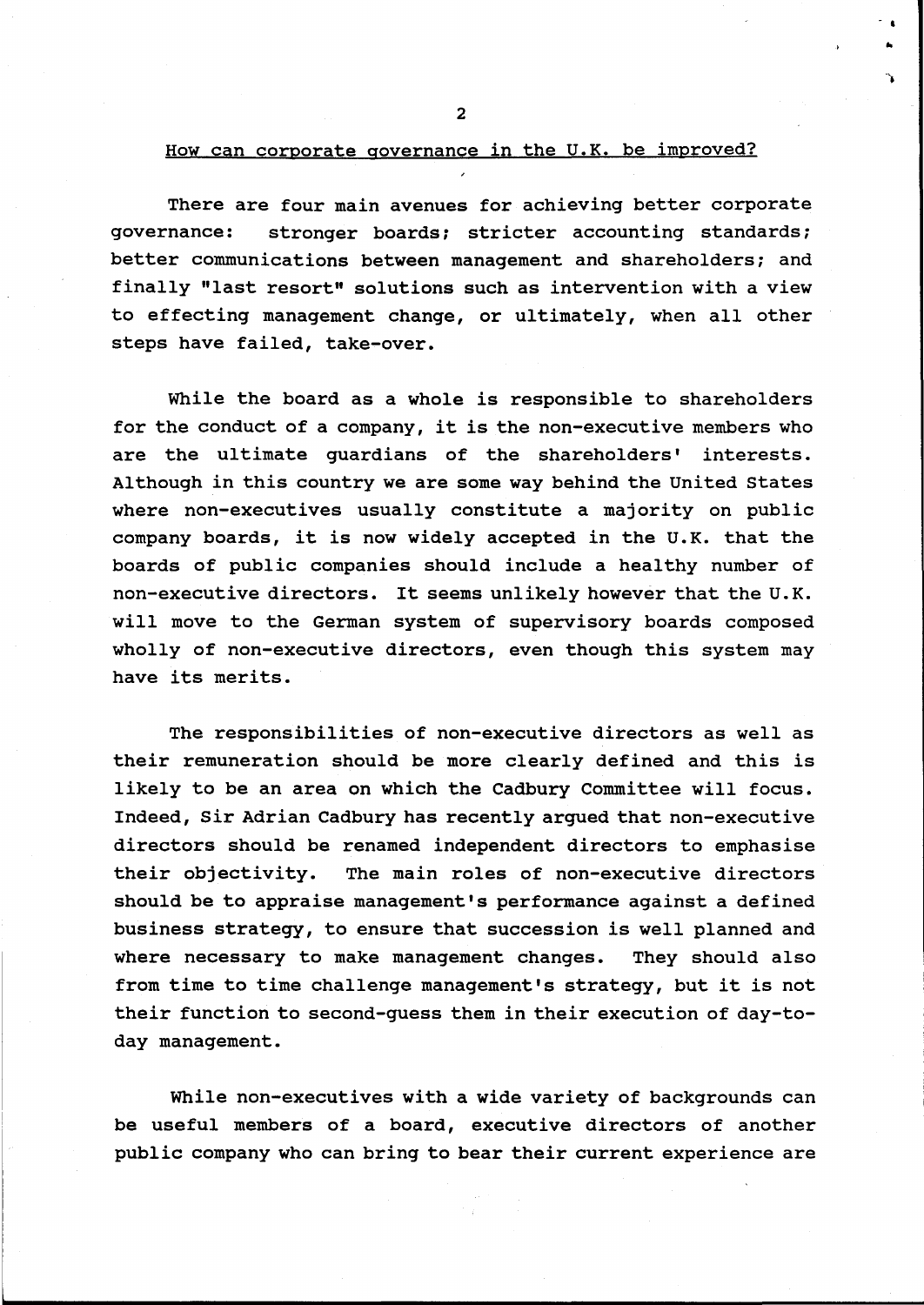ideally qualified. This in turn means that public companies should in selected instances' be prepared to allow their executives to sit as non-executives on other boards, in the process broadening their experience. As they have the security of an executive position elsewhere, non-executives with this background are more likely to take a strong stand against an autocratic chief executive than others who may be more reluctant to lose their non-executive position. There may be other cases where a retired person with more time and possibly experience to devote to a non-executive position may be appropriate. Investment managers prefer not to join boards themselves since this could lead to an inability to buy or sell shares for their clients during certain periods.

The danger in reality is that non-executive directors, who have probably been chosen by management in the first place, may become beholden to management and hesitant to challenge it. In any event, the ability of non-executive directors to confront a strongly entrenched management should not be over-estimated particularly given the constraints on time and availability often faced by non-executive directors who have responsibilities elsewhere.

Another of the functions of non-executive directors should be to oversee the remuneration of the chief executive and the executive members of the board, usually through a remuneration committee. There has been unfavourable publicity in recent months over increases in senior executives' remuneration at times of declining profits. While many of these instances may be explained by a lag in the recording of incentive payments relating to earlier more profitable years, it is demoralising for middle management and depressing for shareholders where it has happened. Incentives will Ultimately only be acceptable to shareholders if they are tied to the performance of the share price or earnings per share over a reasonable period of time, ideally not less than four or five years. stock options are to be encouraged inasmuch as they are long-term in nature and give

3

 $\mathbf{I}$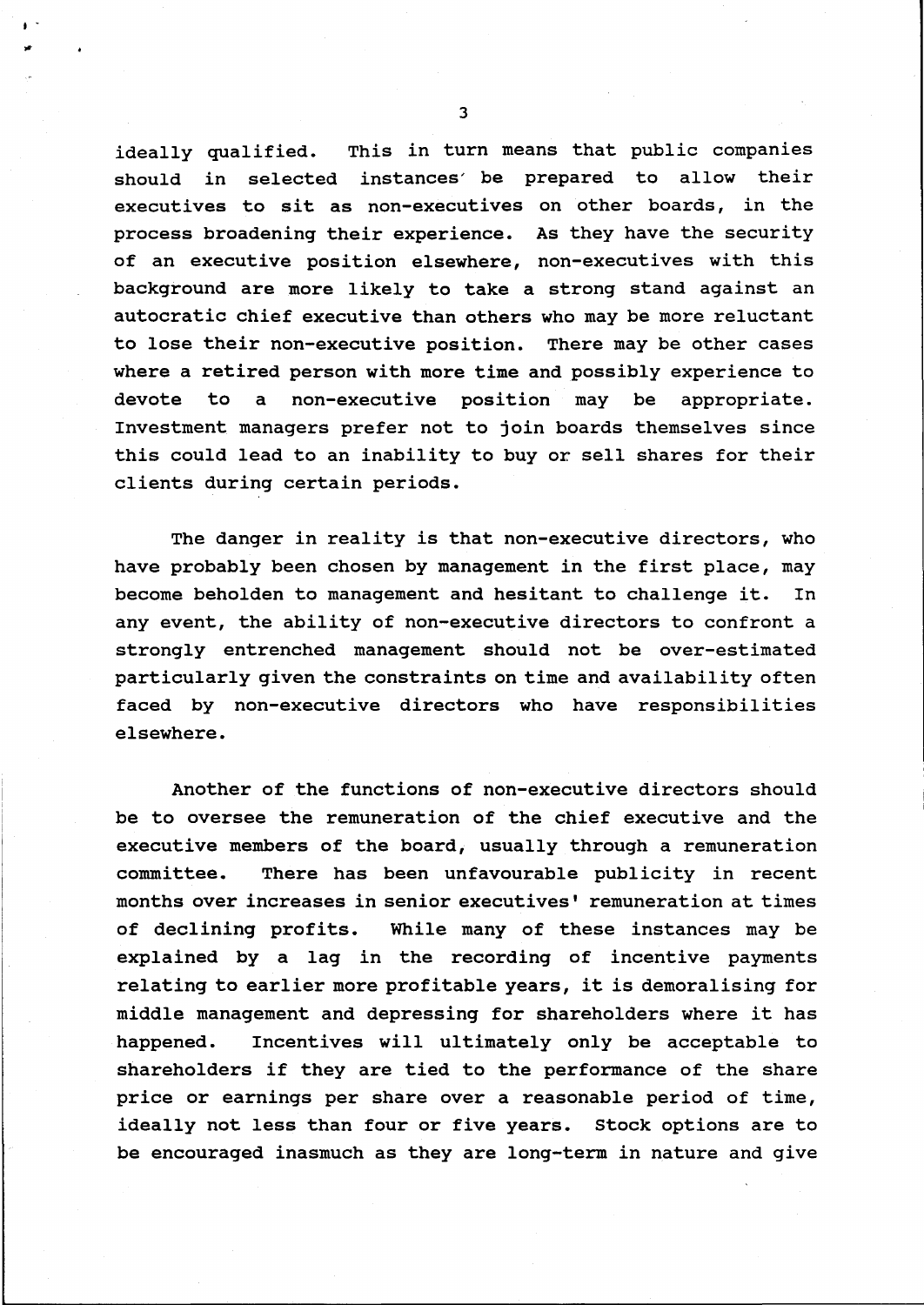management the same interest as the shareholder in seeing a higher share price. While there'have undoubtedly been abuses in remuneration practice, it must be recognised that there is a competitive market place for senior executives, and that a board must do everything it reasonably can to retain the people who are critical to a company's future. It must be for the nonexecutives, taking advice where appropriate from outside consultants specialising in executive remuneration, to decide what is right to achieve this.

A related feature of company remuneration arrangements which needs to be addressed is that of directors' service contracts. These have become an increasing feature in recent years, making the removal of directors from the board of a company more difficult. We believe first, that the terms of directors' service contracts should be overseen by the non-executive directors and secondly, any service contracts of longer than one year should be approved by shareholders at the annual general meeting. All service contracts should be revealed in the annual report.

There is increasing support for separation of the roles of chairman and chief executive. However, a survey carried out a year ago of the 100 leading U.K. companies showed that 18 had a non-executive chairman, 42 had a full-time chairman as well as a full-time chief executive, and 40 had one person fUlfilling both roles. There were examples of success and failure in each category but separation is, we believe, generally desirable. There is, however, room for other board structures. Unilever, for example has a special committee of three which acts as a 'plural chief executive' thus giving continuity at the most senior level.

The second route to better corporate governance is through stricter accounting standards. Current studies by the Accounting Standards Board are aimed at increasing disclosure in general and at reducing flexibility in the accounting treatment of such

4

· I •..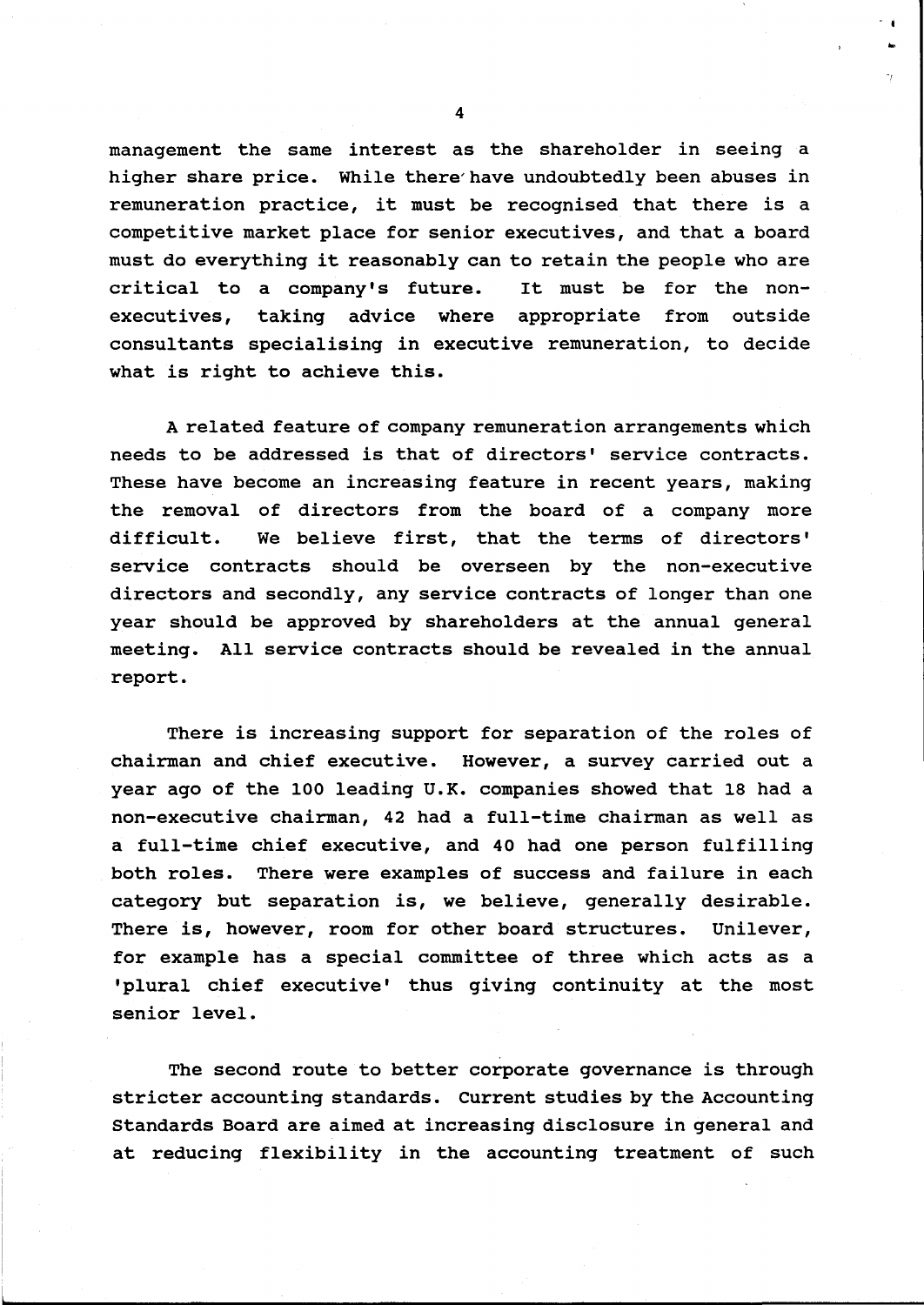matters as acquisitions. Under current procedures, it is possible to boost profits through skilful use of provisioning and below the line items where a high degree of discretion is available to companies. More exacting accounting standards are to be welcomed as a means of promoting comparability between companies and thereby the efficiency of capital markets. The subjectivity involved in preparing financial information indicates however that the main thrust of accounting reform should be placed on greater disclosure.

Although it is the shareholders who appoint the auditors, the method of appointment makes the process seem as if it is handled by the board. Furthermore, there is a tendency for auditors to be more influenced by the board than the shareholders might wish or expect. Shareholders similarly see auditors as remote and not as their agents. Auditors should always bear in mind that their responsibility is to the shareholders and some method of improving the medium through which the relationship between the two can be made more direct would be welcome.

To act as an interface between auditors and the board there should be an audit committee of the board consisting of a majority of non-executives. This committee should assist the board in discharging its responsibilities in regard to financial reporting and accounting policies. It needs to have unlimited access to the finance director who should not himself be a member, but it should avoid encroaching on areas which are the day-to-day responsibility of the finance director.

The next avenue for improvement of corporate governance is communication between management and shareholders. The situation in this regard has improved markedly in recent years as chairmen and chief executives, as well as finance directors, have taken the trouble to meet institutional shareholders regularly to explain their activities and objectives. This is a well travelled road which is no longer considered burdensome by most managements. Institutional investors, for their part, owe it not

5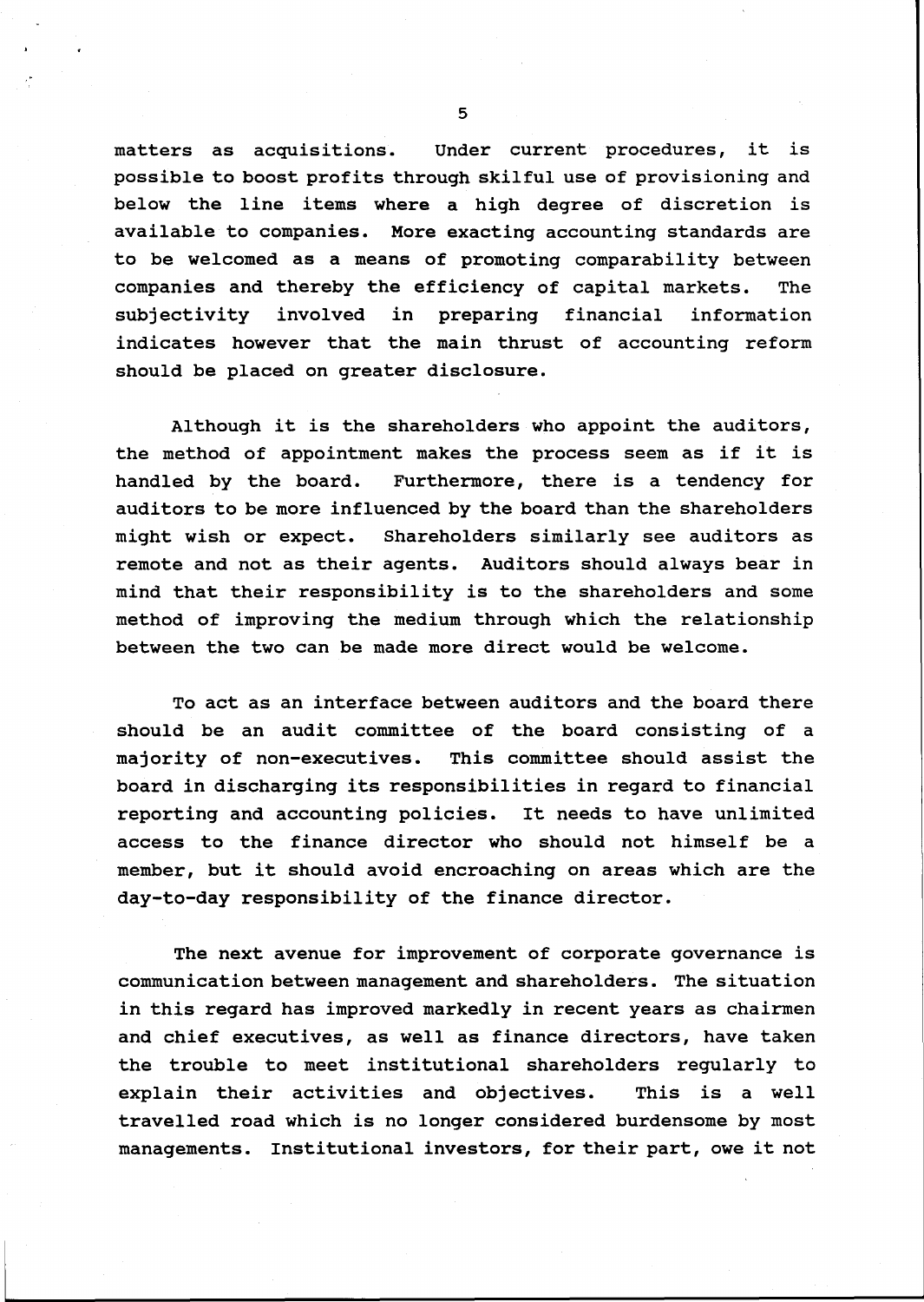only to their clients but also to the companies in which they invest or are considering investing to improve their knowledge and understanding of the businesses and strategies of those companies. Institutional investors should encourage long-term investment in new facilities, technology, research and training, and discourage any attempt to boost short-term profits artificially.

Institutional investors should generally aim to avoid being made insiders by managements confiding price-sensitive information since this will preclude them, for however short a period, from either buying or selling shares for their clients. If managements want to influence expectations as to the progress of their business or to disabuse a general impression which may be either too optimistic or too pessimistic, their responsibility is to make a public announcement rather than to inform one or more institutional investors or brokers' analysts. Small shareholders would have a legitimate grievance if they felt that institutional investors, by virtue of their size, were being given information on a preferential basis.

Where a company has consistently failed to achieve an adequate return on its capital and assets over a period of time and management has been unable to provide a convincing explanation, last resort solutions may be required. An institutional shareholder, probably working in conjunction with the company's merchant banker, may take the lead in putting pressure on the board for a change in top management. However, it is often the case that individual institutions do not have large enough stakes in companies to gain sufficient support on the case for intervention before it is too late. Moreover, while there are some occasions where intervention is the appropriate course of action for institutional investors, it should be understood that their skills are in investment management, and not in the removal of chief executives or in the identification of their replacements; in the first instance it should be for boards, in partiCUlar the non-executive directors, to carry out these functions.

6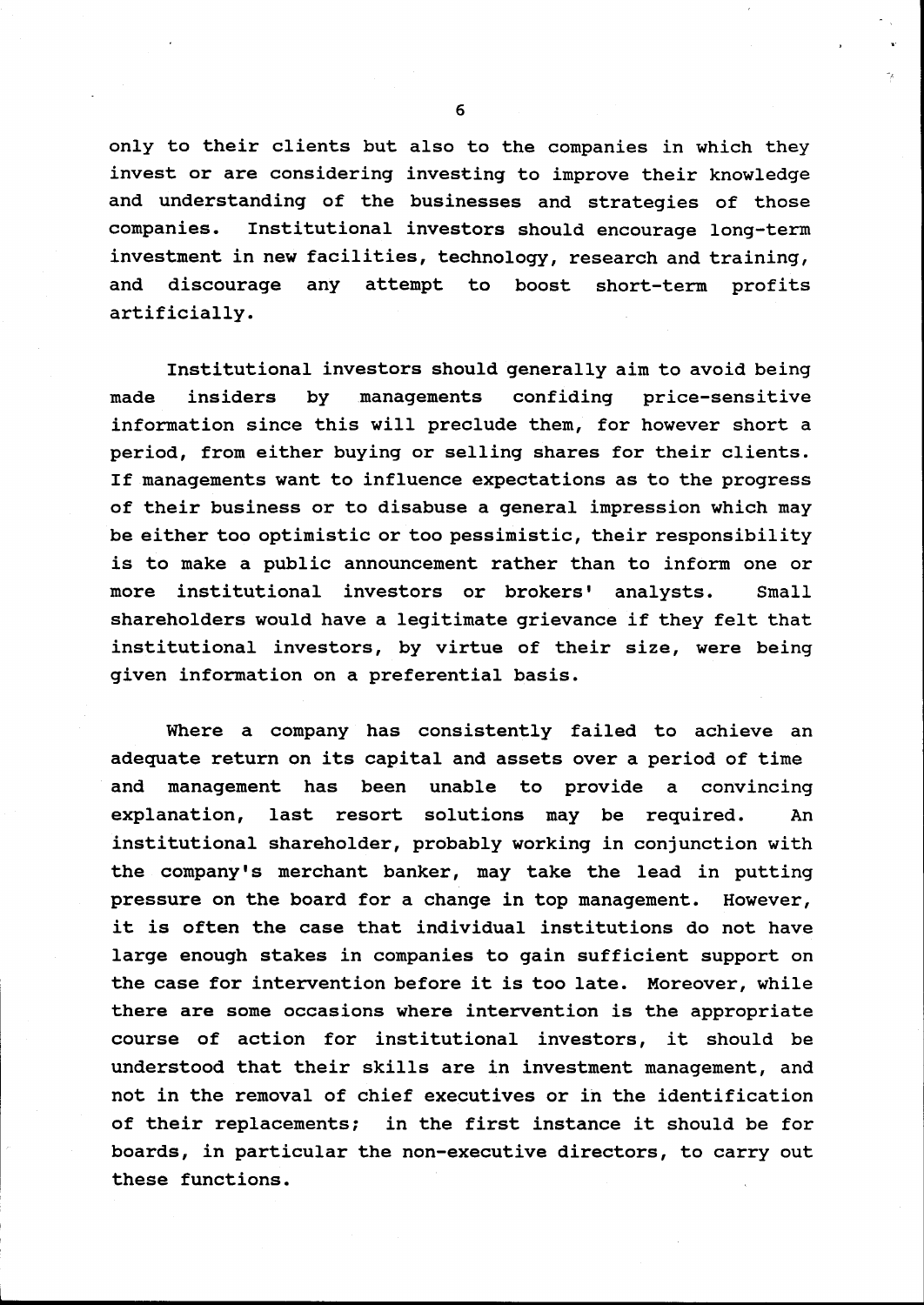Intervention of this kind is unusual and in many cases of corporate underperformance it may not be feasible either because the board is too weak or indecisive to take the necessary action, or because support from other shareholders is not forthcoming. In such cases it is perfectly proper for institutional investors, acting in the interests of their clients, either to sell their shares or to support a take-over.

The take-over is an essential part of the U.K. 's free market system, a useful way of effecting change and a means for successful companies to achieve world class and size. While there has been criticism in recent years of the relative ease of take-overs it should be noted that it is generally the underperforming companies which have been taken over. Well managed and successful companies have seldom been bid for and, where they have, they have usually been able to convince their shareholders of the long-term merits of their remaining independent. While government can make take-overs more difficult if it so chooses, it is to be hoped that the important spur to managements which the possibility of take-over provides will not be blunted through well intentioned but misguided attempts to protect underperforming managements. The duty of institutional investors in a take-over is to listen carefully to both sides, and to decide in their clients' best interest. When they accept a bid they are engaging in the ultimate act of corporate governance by agreeing to a change in ownership and almost inevitably thereby in management too.

### Who has the responsibility for ensuring good corporate governance?

A century ago most publicly quoted companies had a controlling shareholder, sometimes an individual proprietor or family and sometimes another company, and there are still a number of examples of this type of control today. In Germany, the banks, having had to acquire ownership of many of their corporate customers in the 1930's and 1940's, still control many

7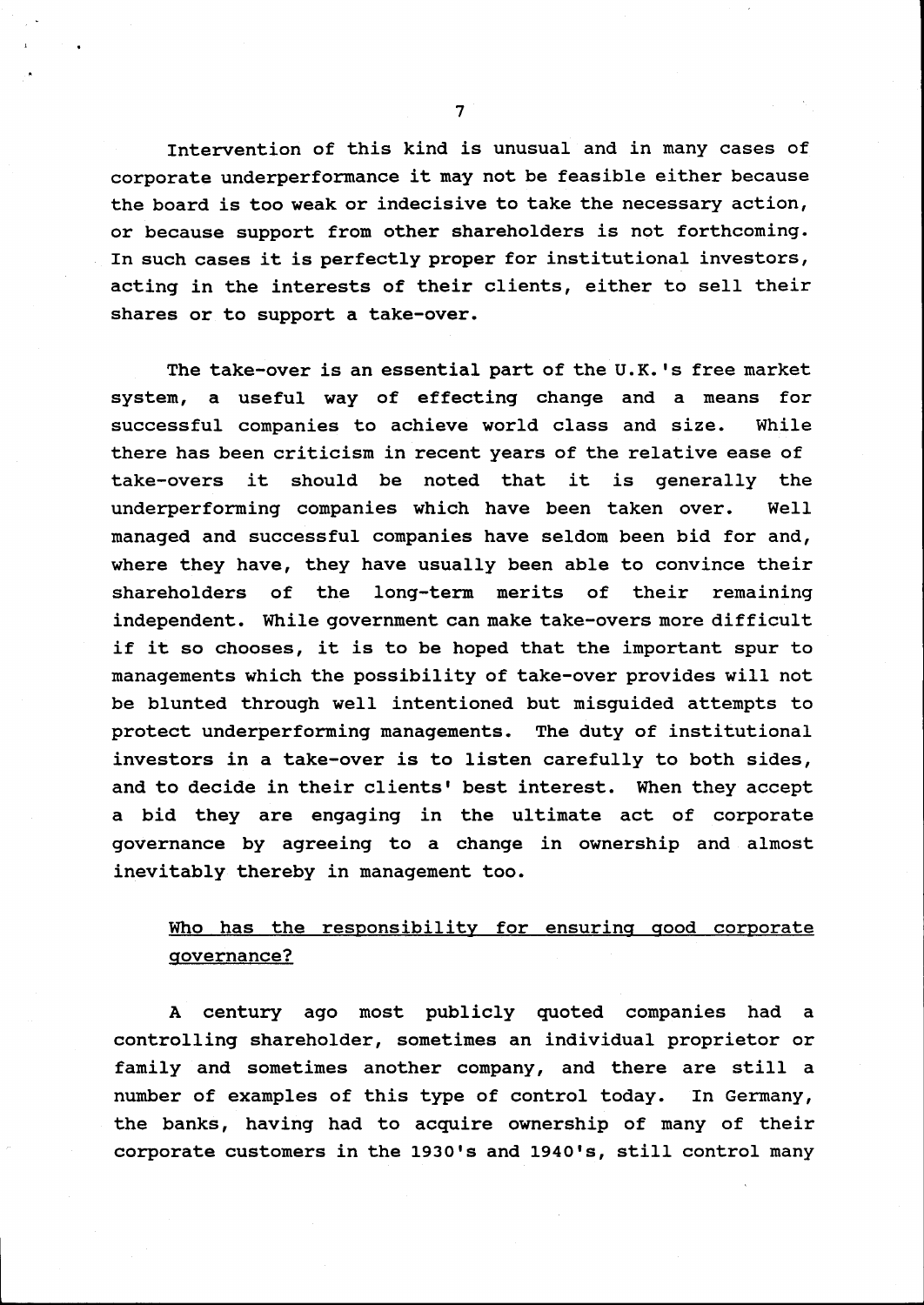of the major companies, while in Japan companies often belong to industrial groupings. In these instances, it is obvious that the controlling shareholder in his own interest will want to take a close interest in the governance of the company and the membership of its board. In the U.K. the ownership of shares has developed differently. Whereas private individuals owned 54% of all quoted shares in 1963, it is now the institutional investors, the largest element of whom are pension funds, who collectively own approximately two-thirds of all quoted shares, while private individuals hold only a little over 20%.

There has been a growing recognition that institutional investors ought to fill the void and assume the responsibility for ensuring good corporate governance. As a consequence of the size of their holdings, pressure on institutional investors to do so has come from government and bodies such as the Association of British Insurers, the National Association of Pension Funds and the Institutional Shareholders Committee. Since institutions are generally unable to sell their holdings collectively, although they can of course sell to each other, it is logical for them to respond positively to the challenge and there have been a number of recent occasions where they have asserted their rights on behalf of their clients' shareholdings.

Earlier this year the Association of British Insurers circulated a discussion paper on the responsibilities of institutional shareholders setting out the following principles of good practice.

- 1. Institutional investors should encourage regular, systematic contact at senior executive level to exchange views and information on strategy, performance, board membership and quality of management.
- 2. Institutional investors will not wish to receive price sensitive information as a result of such dialogue but will accept it on an exceptional basis as the price of a longterm relationship, although this may require that they suspend their ability to deal in the shares.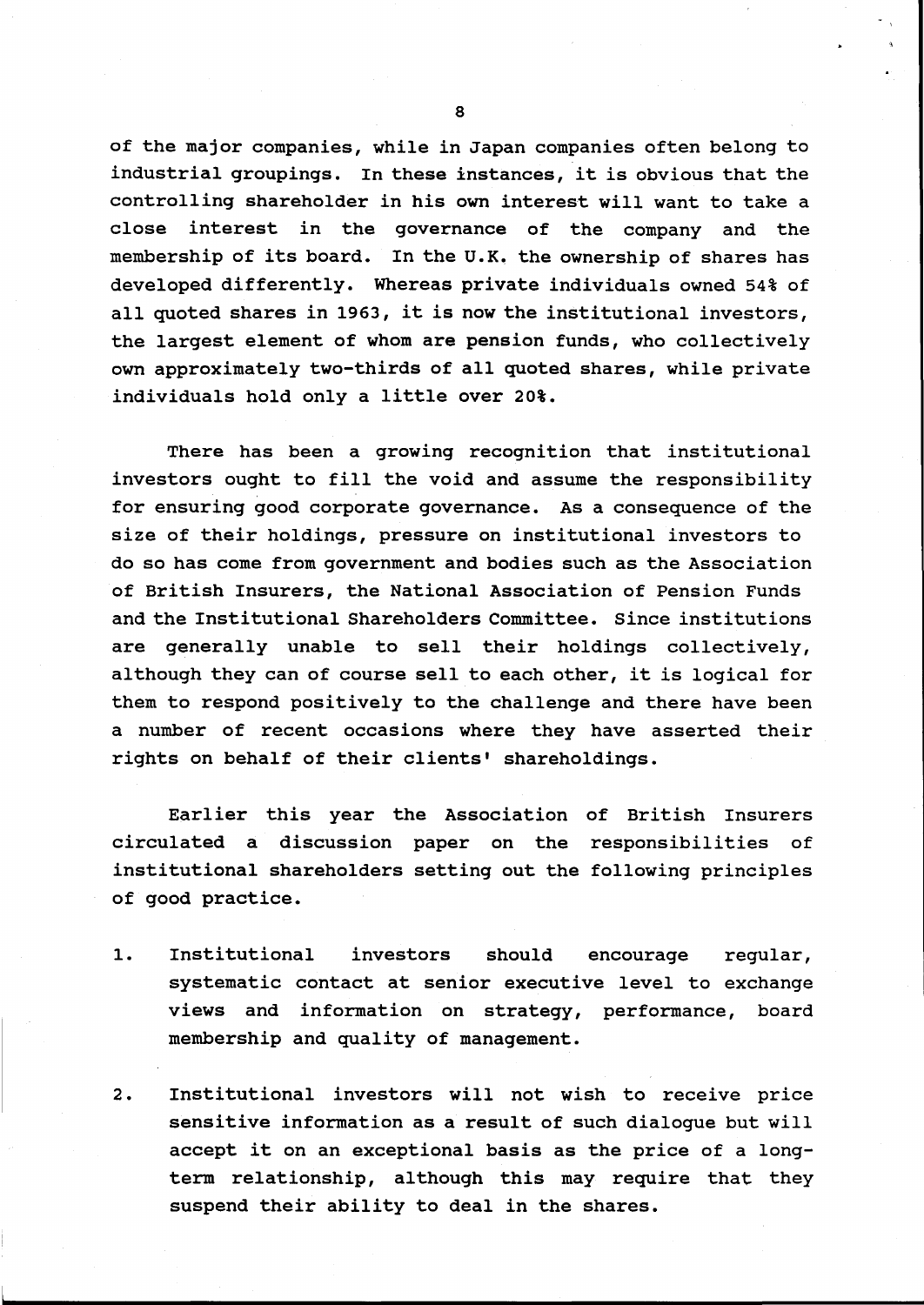- 3. Institutional investors are opposed to the creation of equity shares which do not'carry full voting rights.
- 4. Institutional investors should support Boards by a positive use of voting rights, unless they have good (and stated) reasons for doing otherwise.
- 5. Institutional investors should take a positive interest in the composition of Boards of Directors, with particular reference to:
	- 5.1 Concentrations of decision-making power not formally constrained by checks and balances appropriate to the particular company.
	- 5.2 The appointment of a core of non-executives of appropriate calibre, experience and independence.
- 6. Institutional investors should support the appointment of Remuneration and Audit Committees.
- 7. Institutional investors encourage disclosure of the relevant details of directors' contracts.
- 8. In take-over situations, institutional investors will consider all offers on their merits and not commit themselves to a particular course of action until they have reviewed the best and most up-to-date information available.
- 9. In all investment decision-making institutional investors have a fiduciary responsibility to those on whose behalf they are investing, which must override other considerations.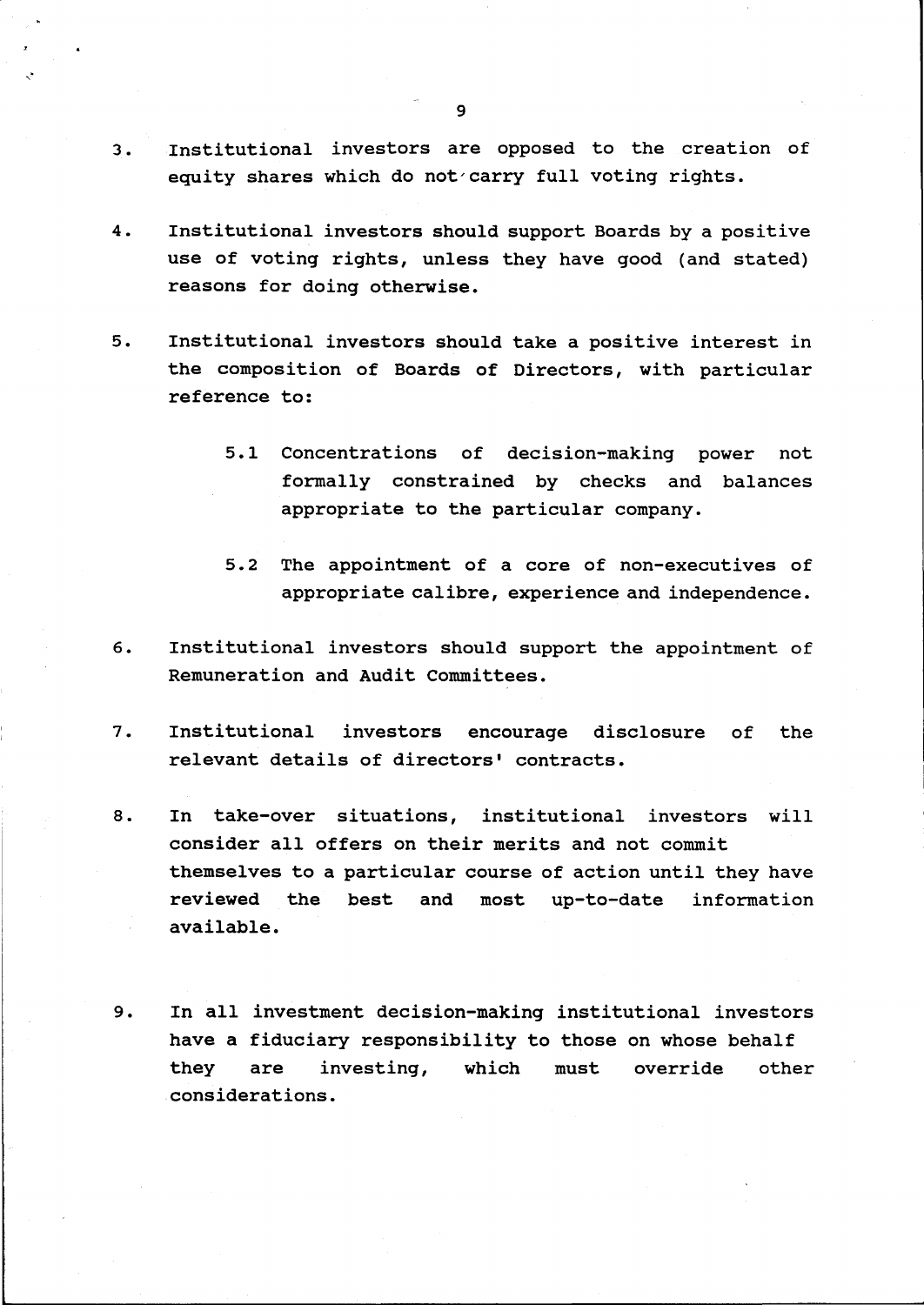These principles are mostly good common sense. However, for pension fund managers such as Mercury Asset Management it may be inappropriate and impracticable to exercise voting rights on all occasions. In our regular meetings with the management of companies in which we invest we are often able to influence management policy in a more effective manner than would be the case through routine voting on all board resolutions. Although such influence, by its nature, is rarely publicised, it is our policy to raise issues of concern to us and our clients at these meetings and we believe that differences over management policy are more likely to be resolved in private discussions than in public debate. There is also the risk that voting by institutions as a matter of routine might degenerate into a passive form of blanket support for boards. In particular, voting against a resolution, or even abstaining, could be taken as a signal of our intention to sell a share which could disadvantage our clients by depressing the share price.

#### will better corporate governance result in improved performance of the U.K. economy?

During the debate on short-termism the belief has been expressed in some quarters that the performance of the U.K. economy would somehow improve if only the city's investment managers would put aside their short-termist ways. To investment managers trying to identify companies with clear-cut long-term strategies and growth prospects in which they can invest their clients' money with confidence for the next decade, such attributions of influence, while flattering, seem unwarranted.

Now a new delusion is beginning to surface: if institutional investors would start behaving as owners of the businesses in which they invest with full responsibility for their governance rather than as mere investors who treat shares as bits of paper, all would be well with U.K. industry. To hold such a view is to place far too great an emphasis on what better corporate governance can achieve.

..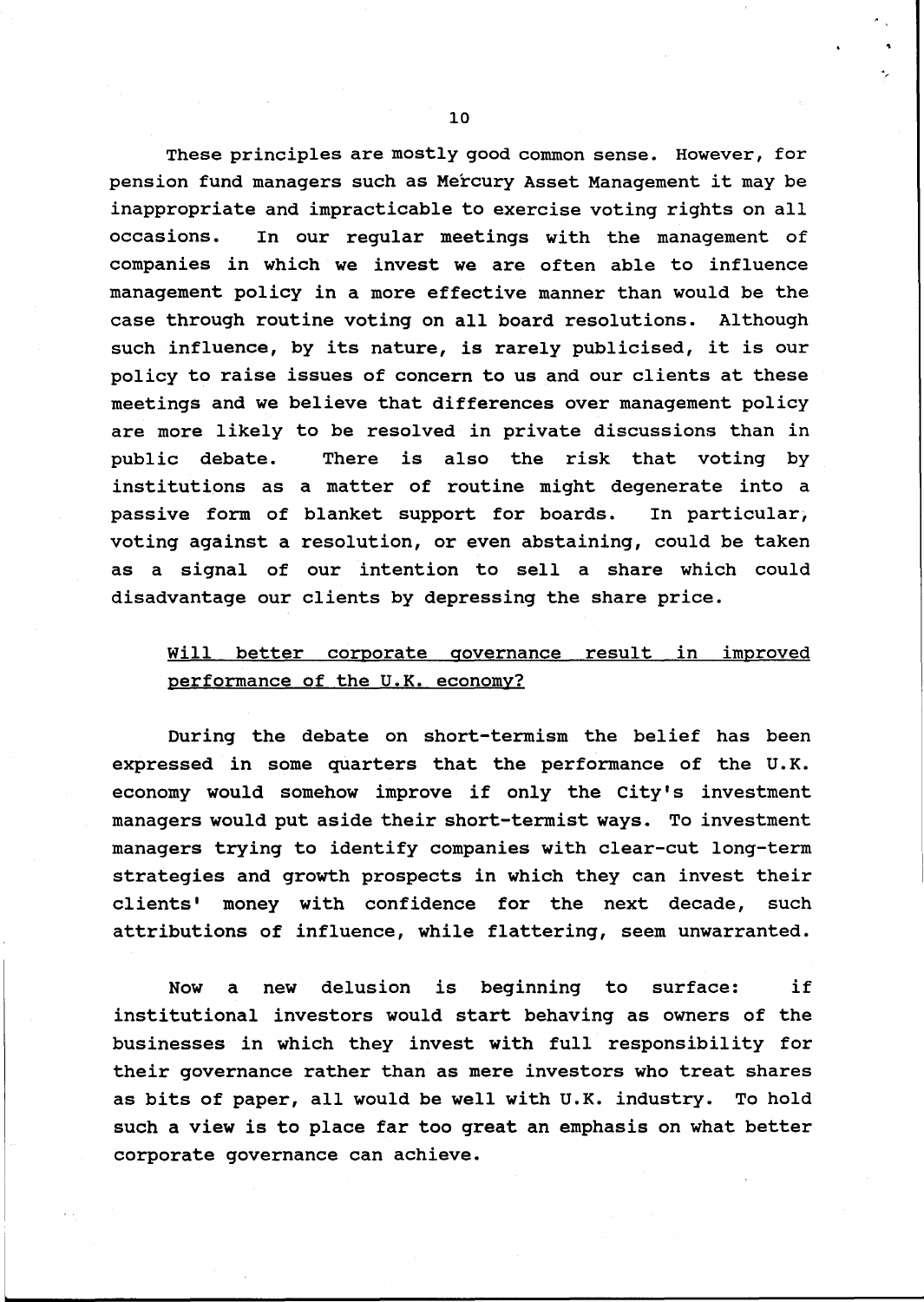First, there has been a great improvement in corporate governance standards in the past decade and most of the larger U.K. companies, by definition those which play the greatest role in the economy, are well managed and already follow best practice. Secondly, the observance of good corporate governance will not bring with it better managers or engineers. There is even a danger that an undue concentration on codes of practice through an excess of committees and bureaucracy will stifle the very entrepreneurial qualities which are needed for innovation. Nor will it eliminate macro-economic barriers to growth and innovation in the U.K. such as the high cost of capital, both nominal and real, as well as those cultural and educational influences which have resulted in so many of the best minds in the country pursuing careers in the professions rather than in industry and commerce.

On the other hand, better governance practice, especially more regular communication, will help to make management more accountable to shareholders, and it should result in fewer failures and abuses by self-serving managements. It should also lead to a higher level of public confidence in the way companies are managed. It is not a panacea, but it is a step in the right direction.

#### Mercury Asset Management's Approach

Mercury Asset Management's first duty is to its clients. We support initiatives such as the Cadbury committee in its aims of improving corporate governance which in the main are unlikely to conflict with that duty. It is our policy to invest in companies which have good management and well developed and articulated long-term strategies: these are usually the ones which already follow best governance practice. In addition, we will continue, where appropriate, to seek to influence managements through our regular dialogues with them, and may from time to time be active behind the scenes in implementing change.